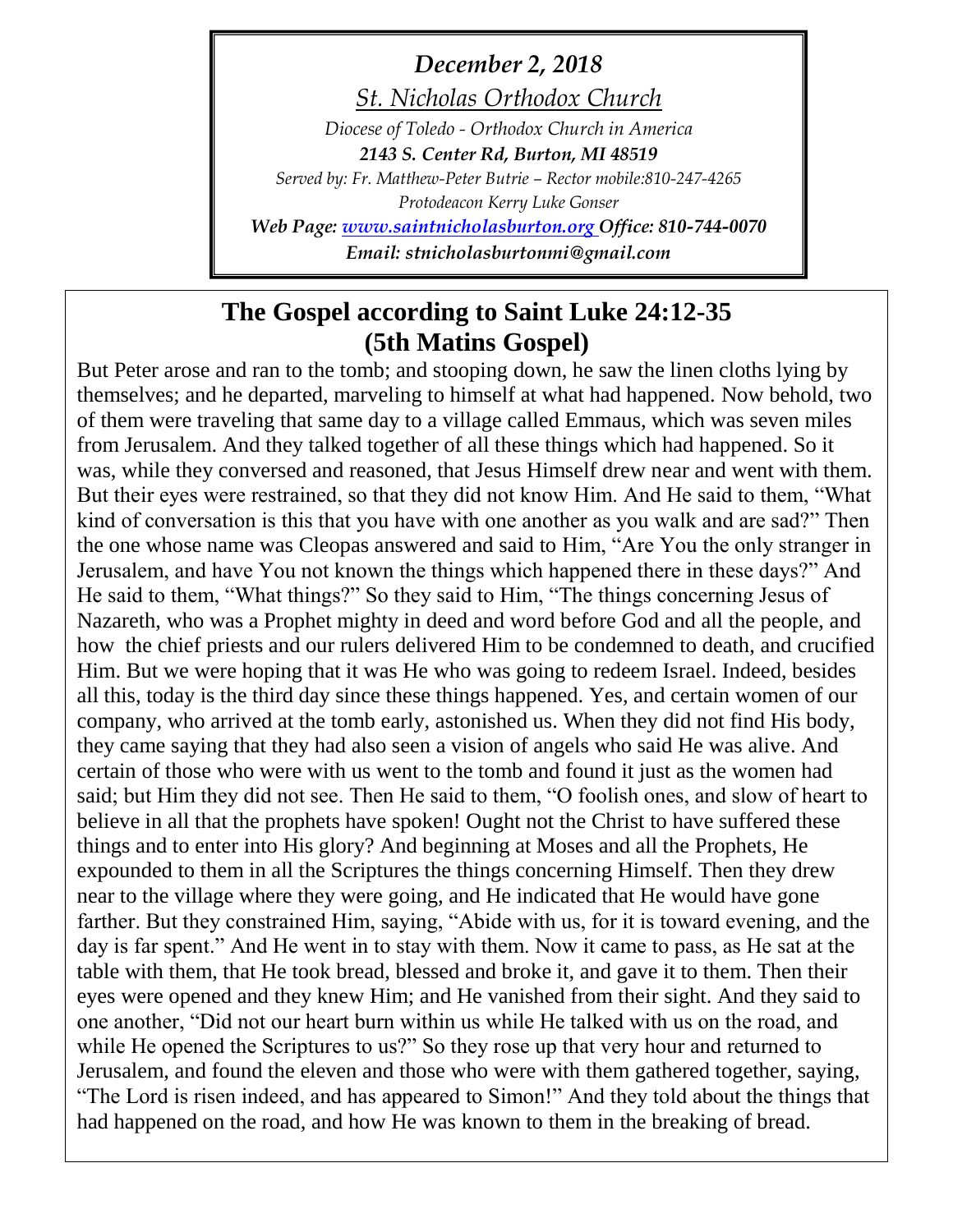**SUNDAY, DECEMBER 2, 2018 27th SUNDAY AFTER PENTECOST — Tone 2. Prophet Habákkuk (Abbacum, Avakkum—6th c. B.C.). Ven. Afanásii (Athanasius) "the Resurrected One", Recluse, of the Kiev Caves (Near Caves—ca. 1176). Ven. Afanásii, Recluse, of the Kiev Caves (Far Caves—13th c.). Martyr Myrope of Chios (ca. 251). Ss. John, Heraclemon, Andrew, and Theophilus, of Egypt (4th c.). St. Jesse, Bishop of Tsilkani in Georgia (6th c.). St. Stephen-Urosh, King of Serbia (1367).**

### **TROPARIA**

**(Tone 2)** When Thou didst descend to death, O Life Immortal, Thou didst slay Hell with the splendor of Thy Godhead. And when from the depths Thou didst raise the dead, all the powers of heaven cried out: O Giver of Life, Christ our God, glory to Thee!

**(Tone 4)** In truth you were revealed to your flock as a rule of faith, a model of meekness, and teacher of abstinence, so you won the heights by humility, and riches by poverty, O Holy Father Nicholas, intercede with Christ God to save our souls.

### **KONTAKION**

**(Tone 3)** The Virgin cometh today to the cave to give birth, ineffably to bring forth the Word Eternal. Therefore, rejoice, O earth, at the message, with the angels and shepherds give glory to Him Who shall appear by His own will as a young child, He Who is from eternity God.

*The Prokeimenon in the Second Tone:* **The Lord is my strength and my song / He has become my salvation.** *v:* **The Lord has chastened me sorely, but He has not given me over unto death.**

# **THE READING FROM THE EPISTLE OF PAUL TO THE EPHESIANS (6:10-17)**

Brethren: be strong in the Lord and in the strength of his might. Put on the whole armor of God, that you may be able to stand against the wiles of the devil. For we are not contending against flesh and blood, but against the principalities, against the powers, against the world rulers of this present darkness, against the spiritual hosts of wickedness in the heavenly places. Therefore take the whole armor of God, that you may be able to withstand in the evil day, and having done all, to stand. Stand therefore, having girded your loins with truth, and having put on the breastplate of righteousness, and having shod your feet with the equipment of the gospel of peace; besides all these, taking the shield of faith, with which you can quench all the flaming darts of the evil one. And take the helmet of salvation, and the sword of the Spirit, which is the word of God.

#### *Alleluia, Tone 2*

*v:* **May the Lord hear you in the day of trouble! May the Name of the God of Jacob protect you!** *v:* **Save the King, O Lord, and hear us on the day we call!**

**THE HOLY GOSPEL ACCORDING TO LUKE (18:35-43)** Then it happened, as Jesus was coming near Jericho, that a certain blind man sat by the road begging. And hearing a multitude passing by, he asked what it meant. So they told him that Jesus of Nazareth was passing by. And he cried out, saying, "Jesus, Son of David, have mercy on me!" Then those who went before warned him that he should be quiet; but he cried out all the more, "Son of David, have mercy on me!" So Jesus stood still and commanded him to be brought to Him. And when he had come near, He asked him, saying, "What do you want Me to do for you?" He said, "Lord, that I may receive my sight." Then Jesus said to him, "Receive your sight; your faith has made you well." And immediately he received his sight, and followed Him, glorifying God. And all the people, when they saw it, gave praise to God.

### **COMMUNION HYMN**

Praise the Lord from the heavens! Praise Him in the highest! Alleluia, Alleluia, Alleluia!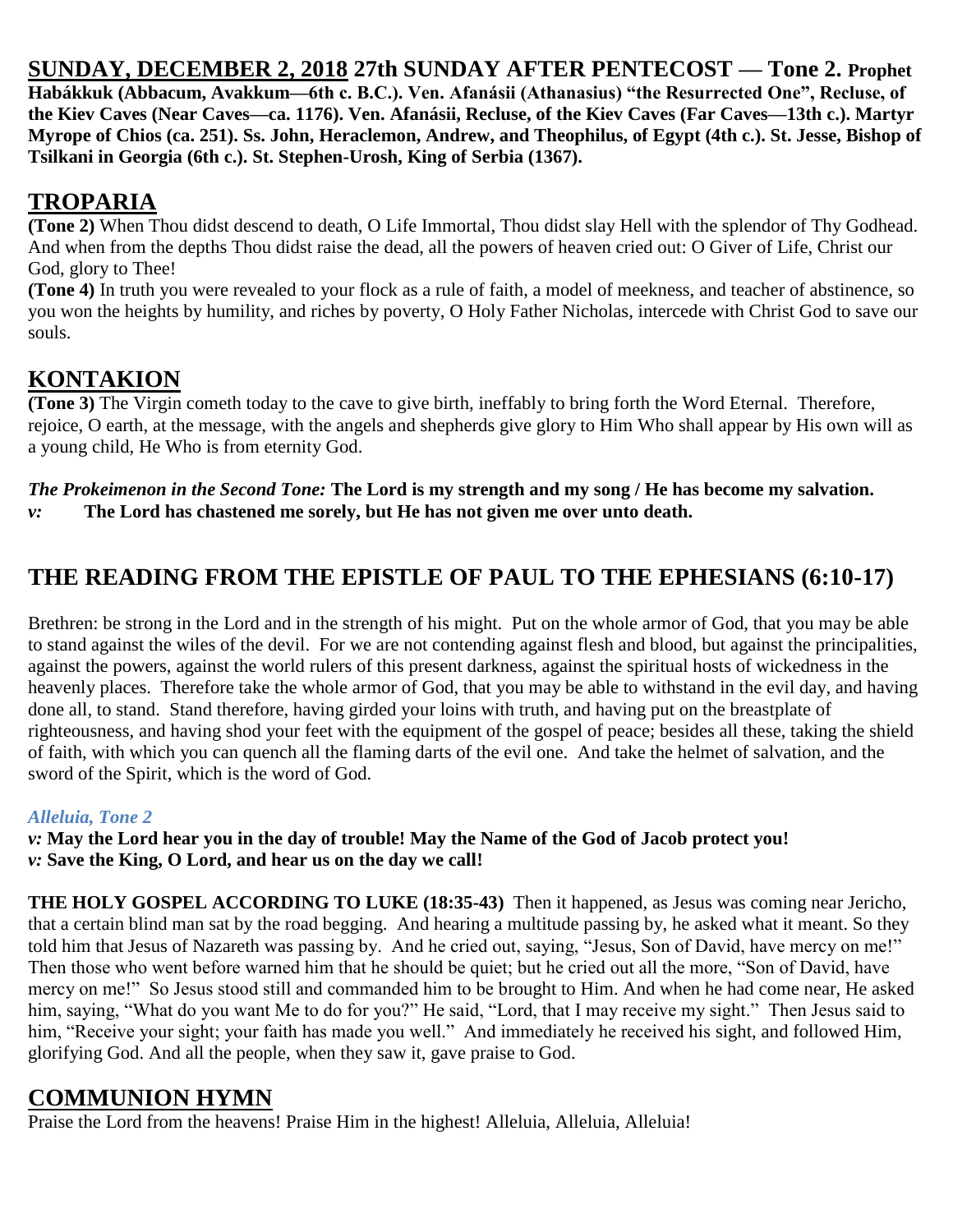#### December 2, 2018

# န္း ကိုင္သို႔ တစ္သို႔ တစ္သို႔ တစ္သို႔ တစ္သို႔ တစ္သို႔ တစ္သို႔ တစ္သို႔ တစ္သို႔ တစ္သို႔ တစ္သို႔ တစ္သို႔ တစ္သို႔

#### **CANDLE INTENTIONS FOR THE HEALTH AND BLESSINGS OF**

Fr. Tom, Fr. Dimitrie, Fr. Anthony, Angelo, Aaron, Reggie, John, Alex, Rimi, Allen, Deborah, JoAnn, Susan, Luba, Kosta, David, Anna, Walt, Vladimir, Dorothy, Michael, Allison, Stojan, Mira, Bosa, Jeanette, Christopher, Ted, Marlene, Joseph, Nicholas, Margaret, Gladys, my family and friends Joe Tome Special Intention Joe Tome Angelo Panoff Healing from surgery~God's blessings Dorothy Goodman Alex & Mary Alex & Magda Angelo Panoff Healing from surgery~God's blessings JoAnn Havens & Johnny Kantor

#### **CANDLE INTENTIONS FOR BLESSED REPOSE**

Mary Lou Brayan~Memory Eternal  $92<sup>nd</sup>$  birthday Dec.  $26<sup>th</sup>$  Paul Brayan John & Helen Bibilikow (4 yrs.) Blessed Repose~Memory Eternal Christine, Jerry, Josh & Jenn Salvation of the soul of departed Roger Rice Les Ford Peter Popoff & John Naum Alex & Magda Helen Bibilikow (4 yrs.) Blessed Repose~Memory Eternal Dorothy Goodman

### ခရွိက ခရွိက ခရွိက ခရွိက အိုင်း အိုင်း ခရွိက ခရွိက ခရွိက ခရွိက ခရွိက ခရွိက ခရွိက ခရွိက ခရွိက ခရွိက

**WELCOME** to all our friends and visitors. Please join us in our fellowship hall as we join with Archbishop Alexander in our St. Nicholas potluck luncheon.

**COFFEE & DONUTS** Volunteers are needed for the months December & January. Please see the signup sheet outside the kitchen.

**ST. NICHOLAS Pan-Orthodox Vespers with Divine Liturgy for the feast of St. Nicholas will be celebrated at our parish on Wednesday, December 5 at 6 pm. Please fast from after lunch to receive Holy Communion at this Liturgy.**

ANGEL PROGRAM Please return the gifts today, December 2<sup>nd</sup>. Gifts need to be placed in a gift bag or wrapped but **you must include the child's names and code number on the gift tag.** Gift range is between \$30 & \$40 per child. If there are any questions, please contact Connie Maxim (810-603-7717).

**COOKIE WALK** will be held on Saturday**, December 8th from 10 am to 1 pm**. This requires help from many volunteers. Please call Lucy Hogg at 810-695-3110 or 810-241-0062 to volunteer whether with baking cookies, set-up, the day of the sale, or the break-down of the hall following the sale. The baked goods need to be delivered by Friday December  $7<sup>th</sup>$  before 3 pm. There are signup sheets & fliers in the parish hall. Please help spread the word by posting fliers in your community.

**BAKING WORKSHOPS** There will be a cookie baking workshop Monday, December 3<sup>rd</sup> at 10 am. Saturday, December  $15<sup>th</sup>$  at 10 am will be a workshop to bake Prosfora/Litouryia.

**CHRISTMAS GREETING** If you would like to have your name(s) included in the annual Christmas greetings list please call or leave the info. in the office no later than December  $10^{th}$ . Please make a donation.



 **KROGER COMMUNITY REWARDS** Remember to give the cashier our Non Profit Organization when checking out. They send a check to St. Nicholas for a portion of everything participants spend in their stores.

**HOLIDAY PASTRY SALE** Assumption is having their holiday pastry sale & luncheon on December  $6<sup>th</sup>$ , 11am – 1:30pm. Lunch is \$10  $\&$  the deadline to pre-order pastries is November  $25^{th}$ . There are fliers in the parish hall with more details.



- **December 17<sup>th</sup>**, 10 am we will be decorating the church for Christmas. Many hands make the work light. Please come & help.
	- **December 30th**, caroling at Lockwood after coffee hour. Everyone is welcome.